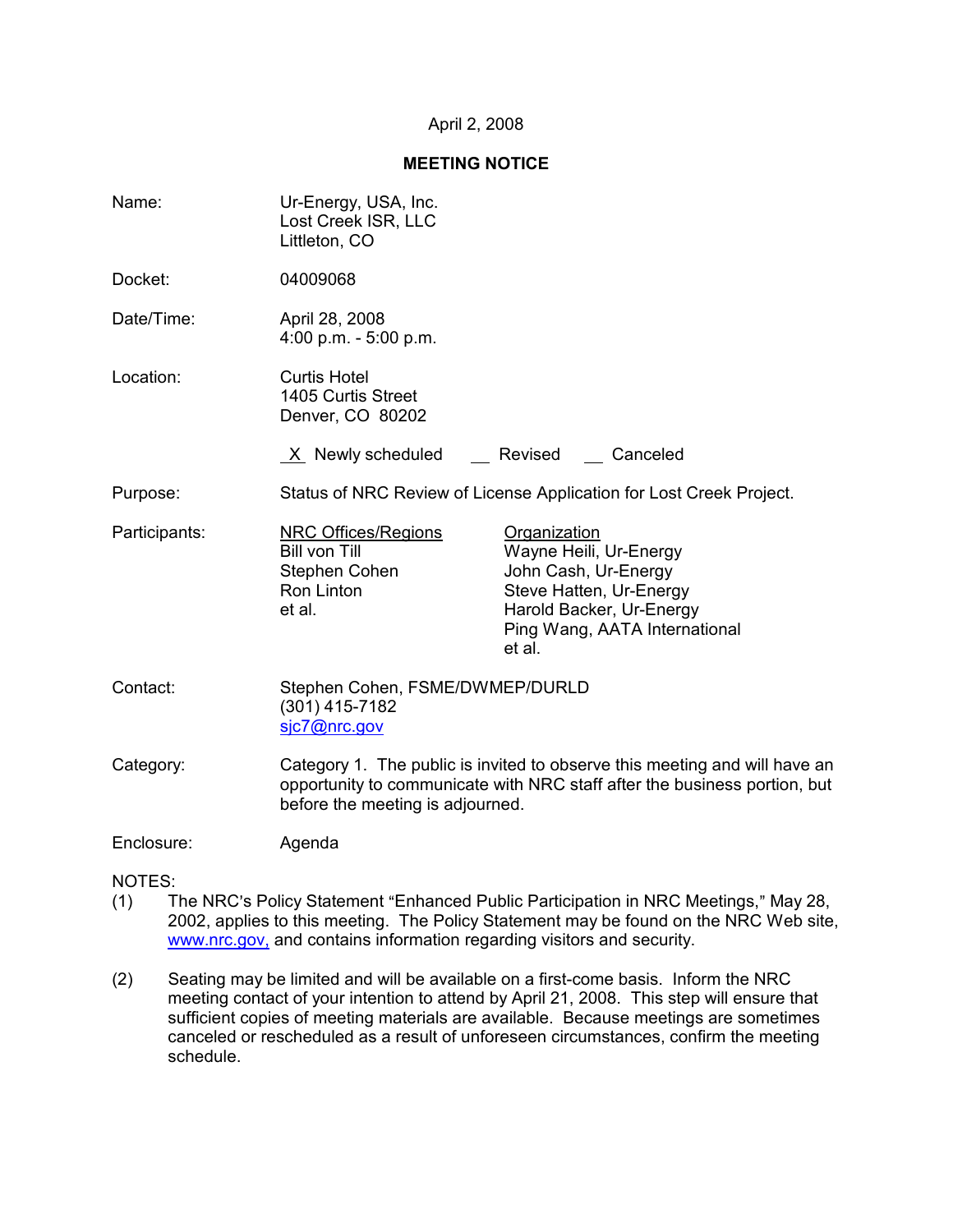# April 2, 2008 **MEETING NOTICE**

| Name:         |                                                                                            | Ur-Energy, USA, Inc.<br>Lost Creek ISR, LLC<br>Littleton, CO 80127           |                                                                                                                                                                                           |  |
|---------------|--------------------------------------------------------------------------------------------|------------------------------------------------------------------------------|-------------------------------------------------------------------------------------------------------------------------------------------------------------------------------------------|--|
| Docket:       |                                                                                            | 04009068                                                                     |                                                                                                                                                                                           |  |
| Date/Time:    |                                                                                            | April 28, 2008<br>4:00 p.m. - $5:00$ p.m.                                    |                                                                                                                                                                                           |  |
| Location:     |                                                                                            | <b>Curtis Hotel</b><br>1405 Curtis Street<br>Denver, CO 80202                |                                                                                                                                                                                           |  |
|               |                                                                                            | $X$ Newly scheduled                                                          | Revised Canceled                                                                                                                                                                          |  |
| Purpose:      |                                                                                            | Status of NRC Review of License Application for Lost Creek Project.          |                                                                                                                                                                                           |  |
| Participants: |                                                                                            | NR Offices/Regions<br>Bill von Till<br>Stephen Cohen<br>Ron Linton<br>et al. | Organization<br>Wayne Heili, Ur-Energy<br>John Cash, Ur-Energy<br>Steve Hatten, Ur-Energy<br>Harold Backer, Ur-Energy<br>Ping Wang, AATA International<br>et al.                          |  |
| Contact:      |                                                                                            | Stephen Cohen, FSME/DWMEP/DURLD<br>(301) 415-7182<br>sjc7@nrc.gov            |                                                                                                                                                                                           |  |
| Category:     |                                                                                            | the meeting is adjourned.                                                    | Category 1. The public is invited to observe this meeting and will have an<br>opportunity to communicate with NRC staff after the business portion, but before                            |  |
| Enclosure:    |                                                                                            | Agenda                                                                       |                                                                                                                                                                                           |  |
| NOTES:<br>(1) |                                                                                            | and contains information regarding visitors and security.                    | The NRC's Policy Statement "Enhanced Public Participation in NRC Meetings," May 28, 2002,<br>applies to this meeting. The Policy Statement may be found on the NRC Web site, www.nrc.gov, |  |
| (2)           | Seating may be limited and will be available on a first-come basis. Inform the NRC meeting |                                                                              |                                                                                                                                                                                           |  |

contact of your intention to attend by April 21, 2008. This step will ensure that sufficient copies of meeting materials are available. Because meetings are sometimes canceled or rescheduled as a result of unforeseen circumstances, confirm the meeting schedule.

| Distribution:            |            |          |              |  |
|--------------------------|------------|----------|--------------|--|
| PMNS (e-mail)            | KMcConnell | DOrlando | JWhitten/RIV |  |
| <b>Meeting Attendees</b> |            |          |              |  |

|               | ML080770390   |                 |              |  |
|---------------|---------------|-----------------|--------------|--|
| <b>OFFICE</b> | <b>DWMEP</b>  | <b>DWMEP</b>    | <b>DWMEP</b> |  |
| <b>NAME</b>   | <b>SCohen</b> | <b>BGarrett</b> | WyonTill     |  |
| <b>DATE</b>   | 03/28/08      | 04 /1 /08       | 04/2/08      |  |
| - -------     |               |                 |              |  |

# **OFFICIAL RECORD COPY**